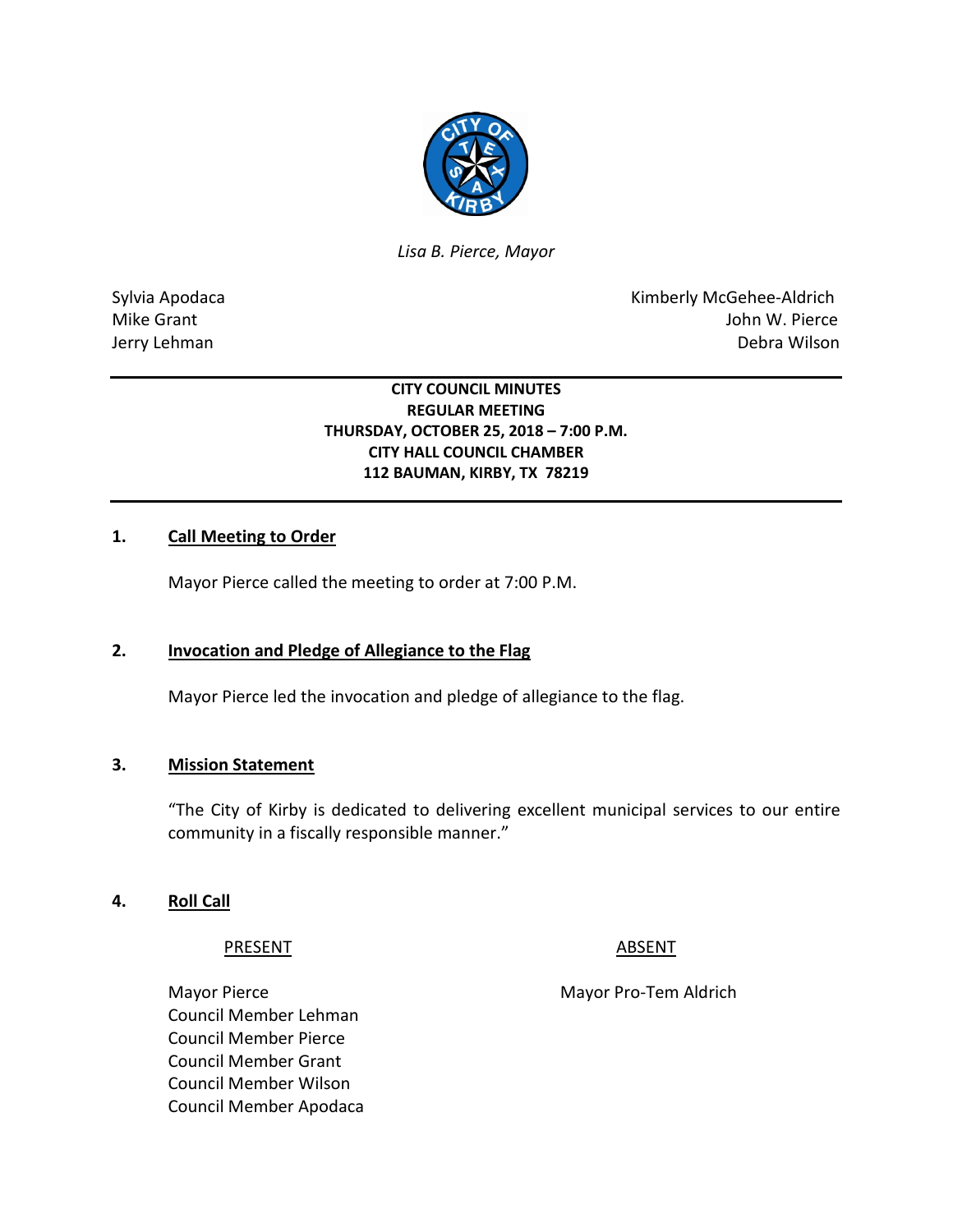Although Mayor Pierce deviated from the agenda, the minutes will be prepared in the order the agenda was posted.

# **5. Citizen Participation**

1. Norma Hamby, Senior Center Manager, informed the City Council that the San Antonio Food Bank is going to have a Food Fair at the Senior Center on November 8. Everyone is invited to pick up a box of products and a turkey. There are forms that need to be completed in advance for auditing purposes.

2. Steve Linscomb, Communications Director - Judson ISD, provided an update on the construction at Kirby Middle School and Hopkins Elementary. He extended an invitation to upcoming school events.

### **6. Consideration Of And Action On Minutes**

## a. Regular Meeting October 11, 2018

Council Member Grant moved to approve the minutes of October 11, 2018; seconded by Council Member Lehman. The motion carried with a 5-0-1 vote.

AYES: 5 NAYES: 0 ABSTAIN: 1 (Council Member Wilson)

## **7. Presentations**

## a. Introduction Of New City Employees

Chief Bois, Police Department, introduced Phoenix Mercado and Frank Carrizales. Assistant Chief Hilburn, Fire Department, introduced Brandon Sanchez and Mike Miller. Gilbert Salas, Director of Public Works, introduced Martin Alexander.

### b. Dangerous Assessment Response Team (DART), Officer Megan Thompson

Officer Megan Thompson, Code Compliance Officer, presented information on the Dangerous Assessment Response Team program. DART is a multi-pronged proactive unit to target the worst of the worst properties and abate the nuisance properties in the City, the worst of the worst properties. The mission is to reclaim, restore, and revitalize neighborhoods plagued by properties which threaten the public safety due to documented habitual criminal activity and code enforcement violations for two years or more.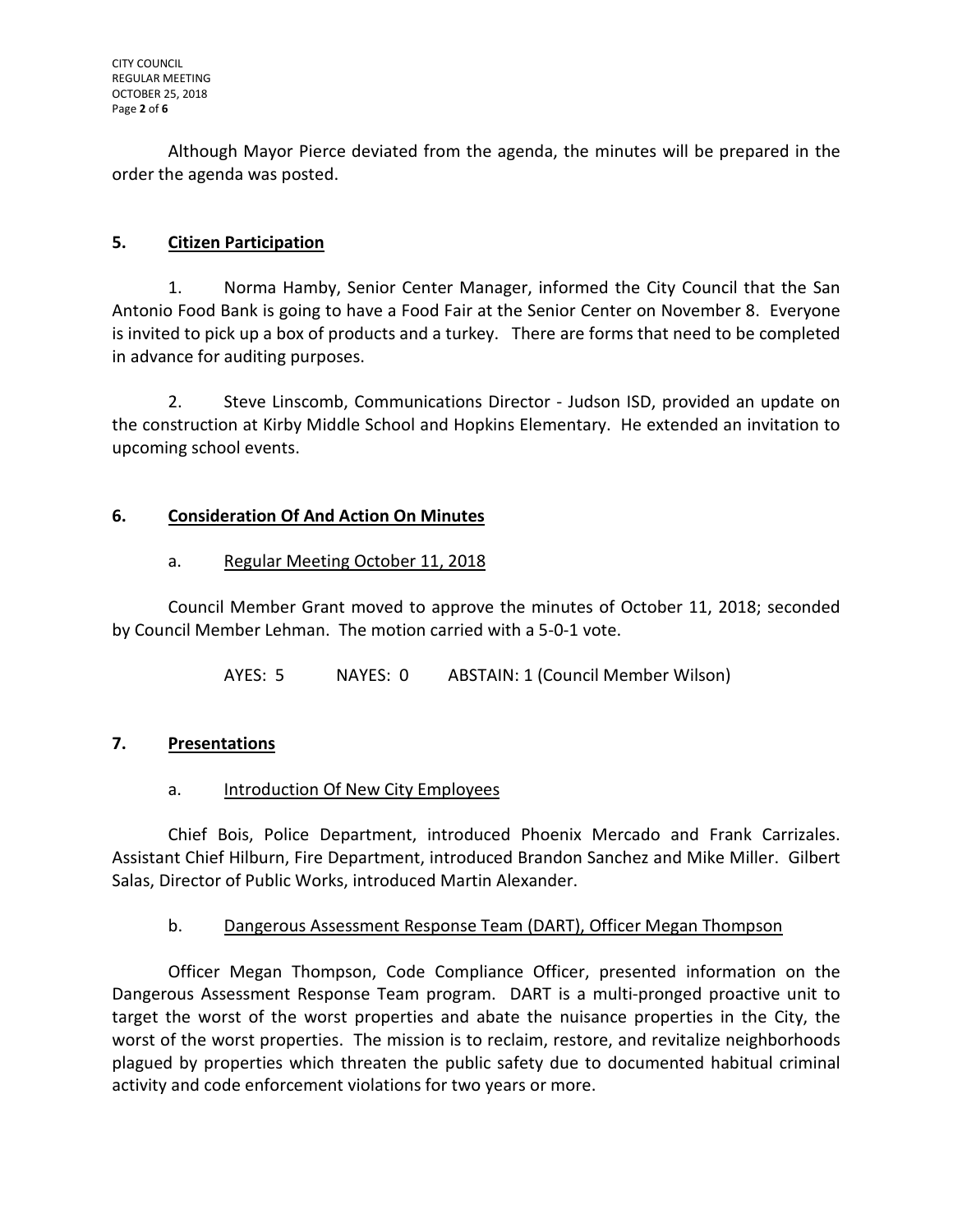### **8. Discussion And Possible Action**

# a. Discussion And Possible Action On A Request For Qualifications For Engineering Services

City Manager Vernon informed Council, per their request, the city attorney has provided information regarding the request for qualifications for engineering services.

Marc Schnall, City Attorney, said this is a basic request and he outlined the steps to take.

Council Member Wilson moved to authorize the city manager to advertise a request for qualifications for a new engineer service firm; seconded by Council Member Grant. The motion carried with a 6-0 vote.

AYES: 6 NAYES: 0

b. Discussion And Possible Action On Ordinance No. O-2018- 848 Repealing Current Section 94.02 Of The Code Of Ordinances And Adopting A New Section 94.02 Of The Code Of Ordinances Of The City Of Kirby In Regards To Notices To Owners Or Occupants To Abate Nuisances. This Is The First Reading.

Mr. Schnall said city staff requested that we look at adjusting time periods, tightening up requirements to enhance the city's ability to get unacceptable situations and nuisances and things of this nature addressed in a more expedient fashion. Mr. Schnall identified the changes to the ordinance.

Council Member Grant moved to accept Ordinance No. 2018-848 repealing current Section 94.02 of the Code of Ordinances and adopting a new Section 94.02 of the Code of Ordinances of the City of Kirby in regards to notices to owners or occupants to abate nuisances; seconded by Council Member Wilson. The motion carried with a 6-0 vote.

AYES: 6 NAYES: 0

c. Discussion And Possible Action On An Ordinance Revising The No Parking Ordinance Adopting New Section 70.05.

Chief Bois provided Council with the changes to be considered for the No Parking Ordinance.

Council asked that all streets that meet the criteria for the restrictions be brought back to Council for consideration.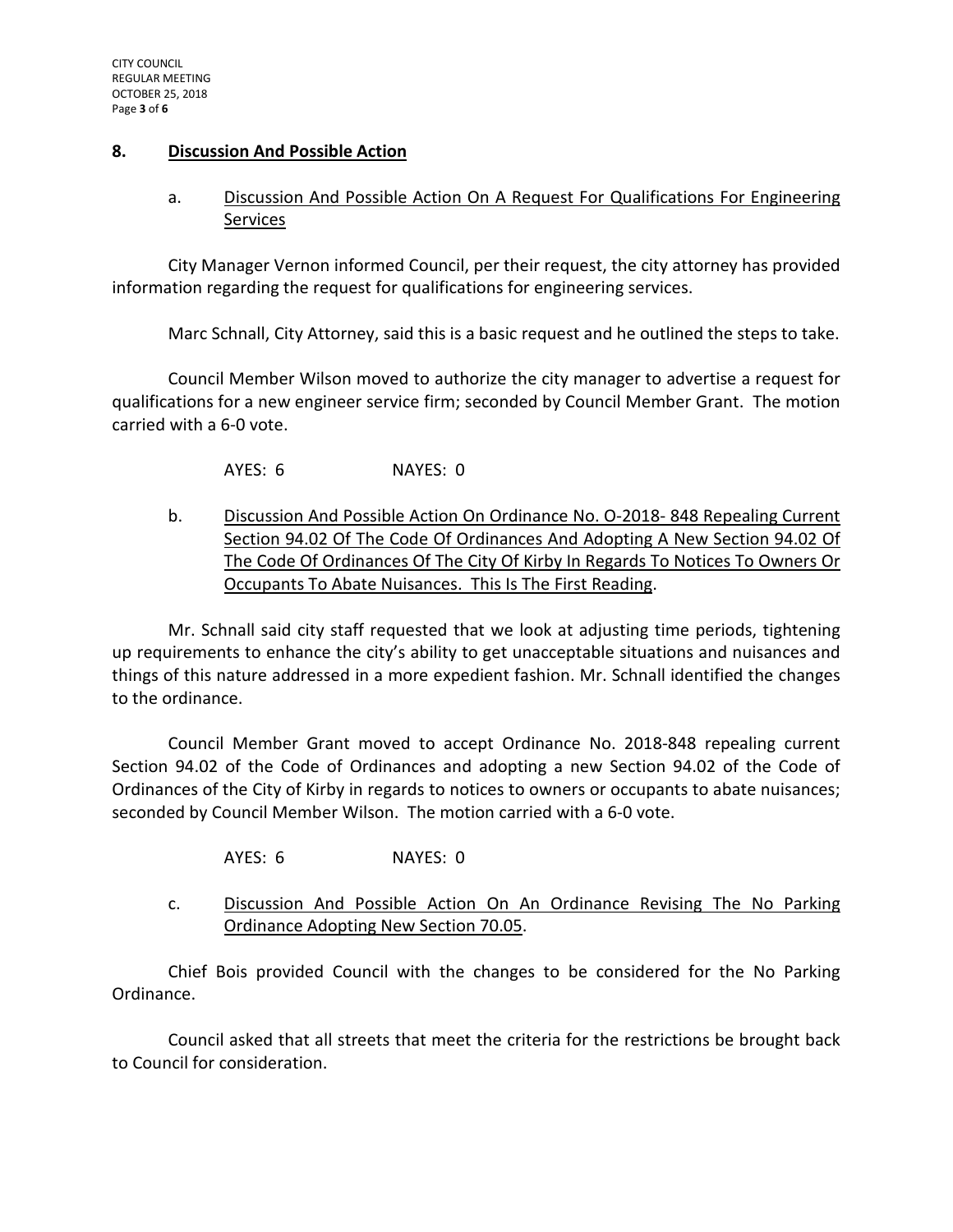# d. Discussion And Possible Action On Ordinance No. O-2018-849 Amending The Sign Ordinance In Chapter 154 Of The Code Of Ordinances To Add Provisions Related To Digital Signs And Monument Signs. This Is The First Reading.

City Manager Vernon said our current sign ordinance does not address monument and digital signs. This ordinance added definitions and makes them permissible with the requirement of a permit.

Council Member Pierce moved to accept Ordinance No. 2018-849 amending the Sign Ordinance in Chapter 154 of the Code of Ordinances to add provisions related to digital signs and monument signs; seconded by Council Member Wilson. The motion carried with a 6-0 vote.

AYES: 6 NAYES: 0

## e. Discussion And Possible Action To Appoint Member(s) To The Planning And Zoning Commission

Mayor Pierce stated the application was rescinded and she has been to table this item.

Council Member Grant moved to table this item; seconded by Council Member Lehman. The motion carried with a 6-0 vote.

- AYES: 6 NAYES: 0
- f. Update, Discussion And Possible Action On Binz Engleman Road Reconstruction **Project**

Mr. Salas provided the update on the Binz Engleman Road reconstruction project. There was discussion regarding the removal of the dirt from Gaiety Lane.

g. Update, Discussion And Possible Action On Mowing And Cleaning Of Drainage Ditches And Easements

Mr. Salas informed Council the drainage along Redding has been mowed and will be placed on the schedule for mowing.

Council asked that public notices be placed on website and water bills reminding residents to mow their alley, clean their curbs and not blow grass into the street.

### **9. Executive Session**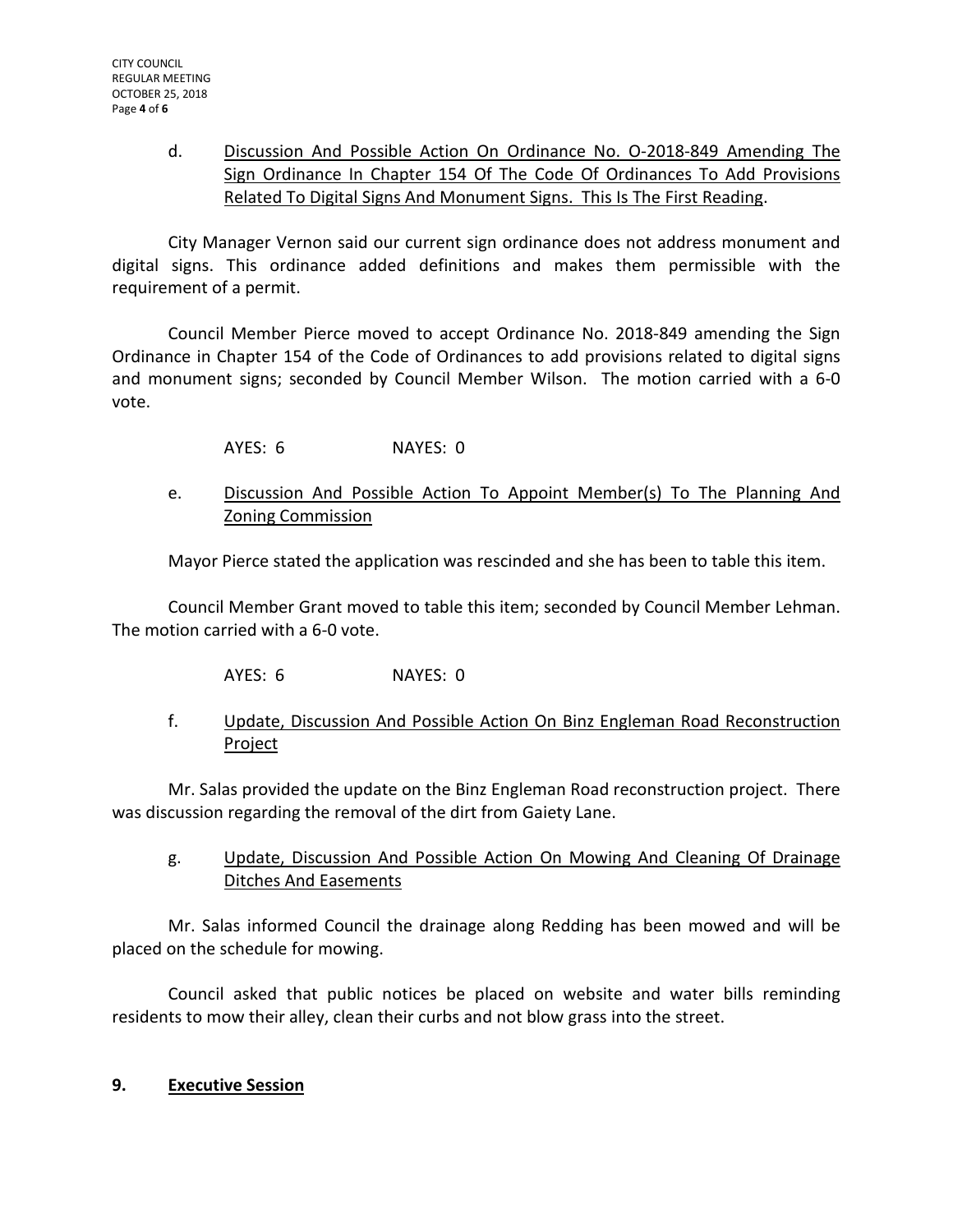a. Consultation With Attorney Regarding Kirby Bexar Animal Facility Including Interlocal Agreement And Ground Lease With Bexar County And investigation Of Personnel Complaints. Executive Session Pursuant To Section 551.071, Texas Government Code, Consultation With Attorney.

Mayor Pierce closed the regular meeting at 7:17 P.M. and convened into executive session.

### **10. Reconvene To Open Session**

a. Discussion And Possible Action On Interlocal Agreement And Ground Lease With Bexar County For The Kirby Bexar Animal Facility

Mayor Pierce stated the Executive Session closed at 8:46 P.M. and reconvened the regular meeting at 8:48 P.M.

Council Member Wilson moved to authorize the city attorney to initiate a notice to Bexar County in regards to issues under the Interlocal Agreement; seconded by Council Member Grant. The motion carried with a 6-0 vote.

AYES: 6 NAYES: 0

### **11. Requests and Announcements**

a. Requests By Mayor And Council Members For Items To Be Placed On Future City Council Agendas And Announcements On City Events/Community Interests

Council Member Apodaca – She thanked the City for the opportunity to attend the TML Conference. She said it was very informative.

Council Member Wilson – She thanked the City for the opportunity to attend the TML Conference. She thanked Chief Bois for the nice going away party for Sammi, it's sad to see her leave.

Council Member Lehman – He asked that paving be addressed on Edalyn.

Council Member Grant – He said the rope broke on the flag pole at the Senior Center. The no park signs on Binz Engleman are too far apart.